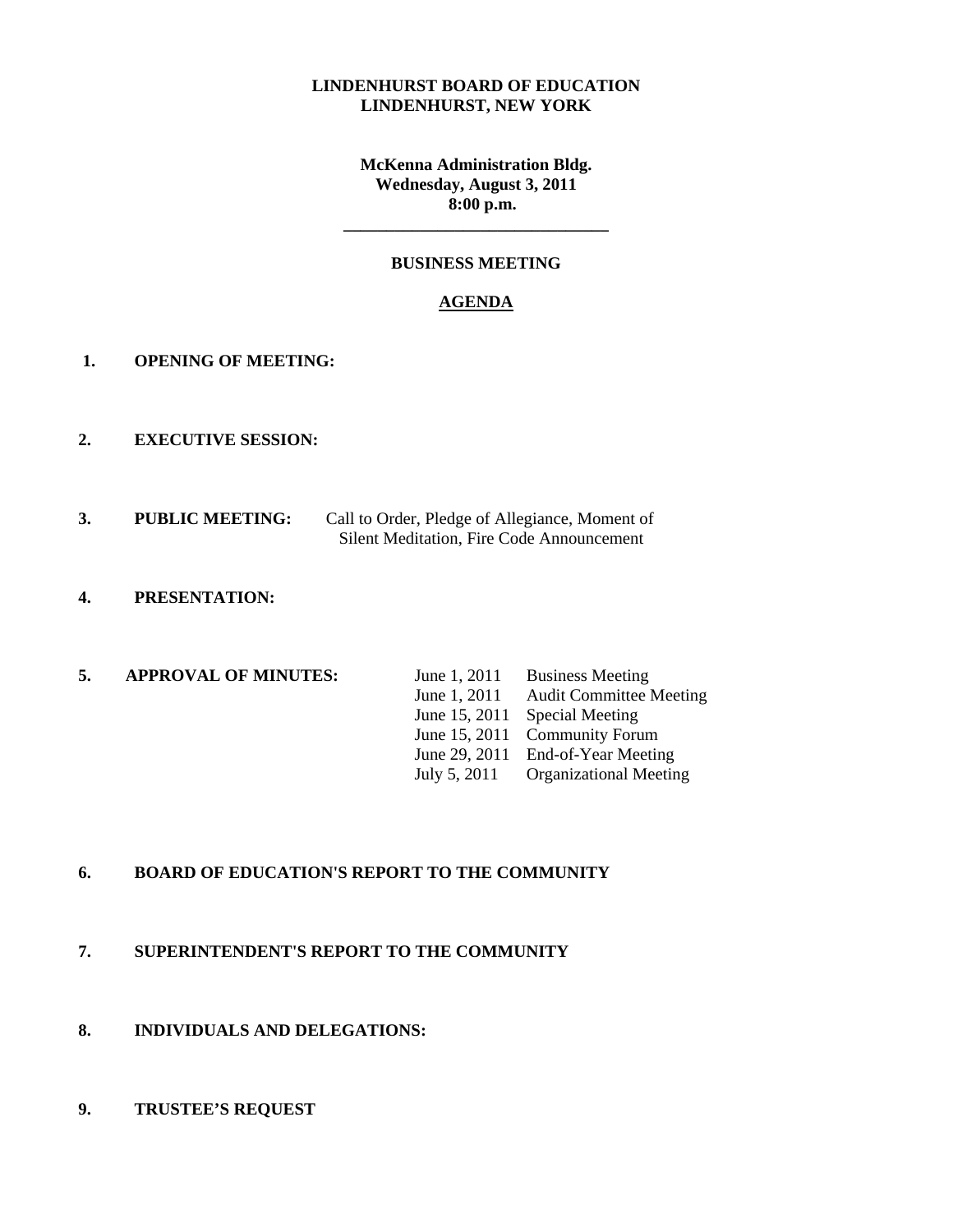#### **10. SUPERINTENDENT'S RECOMMENDATIONS**

#### **a. Recommendation: RISK ASSESSMENT UPDATE REPORT**

 Recommended Action: Upon a motion made by \_\_\_\_\_\_\_\_\_\_\_\_\_\_\_\_\_\_\_, Seconded by \_\_\_\_\_\_\_\_\_\_\_\_\_, the following resolution is offered:

 RESOLVED that the Board of Education, upon the recommendation of the Superintendent, accepts the attached Risk Assessment Update Report dated May 11, 2011, prepared by Cullen & Danowski, LLP.

Note: See enclosed.

Vote on the motion: Yes:

No:

Abstained:

Motion carried/defeated.

#### **b. Recommendation: NATIONAL SCHOOL LUNCH PROGRAM FOR 2011/12**

 Recommended Action: Upon a motion made by \_\_\_\_\_\_\_\_\_\_\_\_\_\_\_\_\_\_\_, Seconded by \_\_\_\_\_\_\_\_\_\_\_\_\_\_, the following resolution is offered:

 RESOLVED that the Board of Education, upon the recommendation of the Superintendent, Authorizes the district to participate in the national School Lunch program for the 2011-2012 school year.

Vote on the motion: Yes:

No:

Abstained: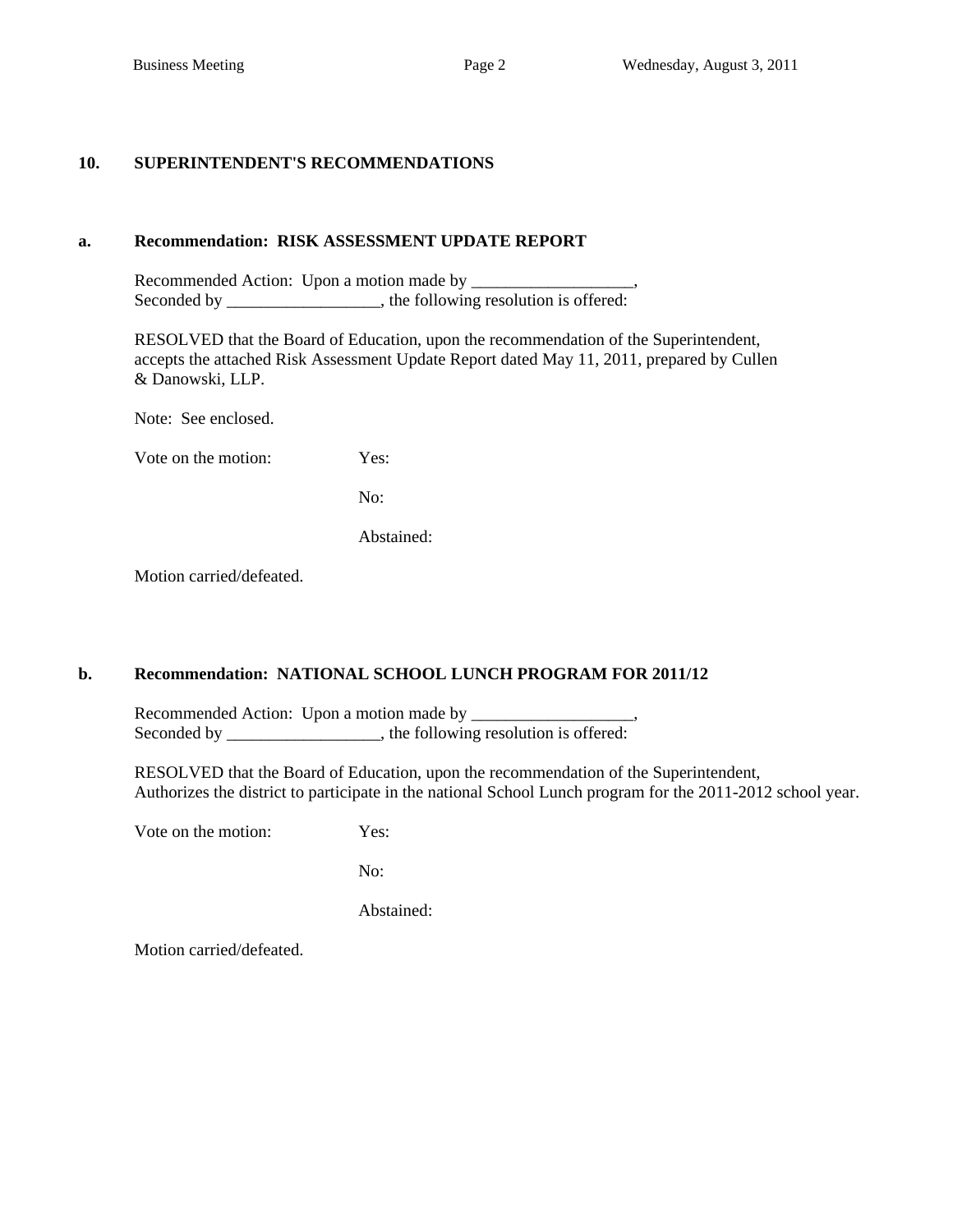#### **c. Recommendation: FITZGERALD'S DRIVERS ED EXTENSION**

 Recommended Action: Upon a motion made by \_\_\_\_\_\_\_\_\_\_\_\_\_\_\_\_\_\_\_, Seconded by the following resolution is offered:

 RESOLVED that the Board of Education, upon the recommendation of the Superintendent, authorizes the Board President to enter into an extension of the Driver Education Contract through the summer of 2012 with Fitzgerald's Driving School at the rate of \$260.00 per student.

Note: See enclosed.

Vote on the motion: Yes:

No:

Abstained:

Motion carried/defeated.

#### **d. Recommendation: OBSOLETE EQUIPMENT**

Recommended Action: Upon a motion made by \_\_\_\_\_\_\_\_\_\_\_\_\_\_\_\_\_\_\_, seconded by the following resolution is offered:

RESOLVED that the Board of Education, upon the recommendation of the Superintendent approves the disposal of the following items:

 **WEST GATES** - 6 Library Tables – No Lind # 35 Library Chairs – No Lind #

25 Student Desks – No Lind #

Note: See enclosed

Vote on the motion: Yes:

No:

Abstained: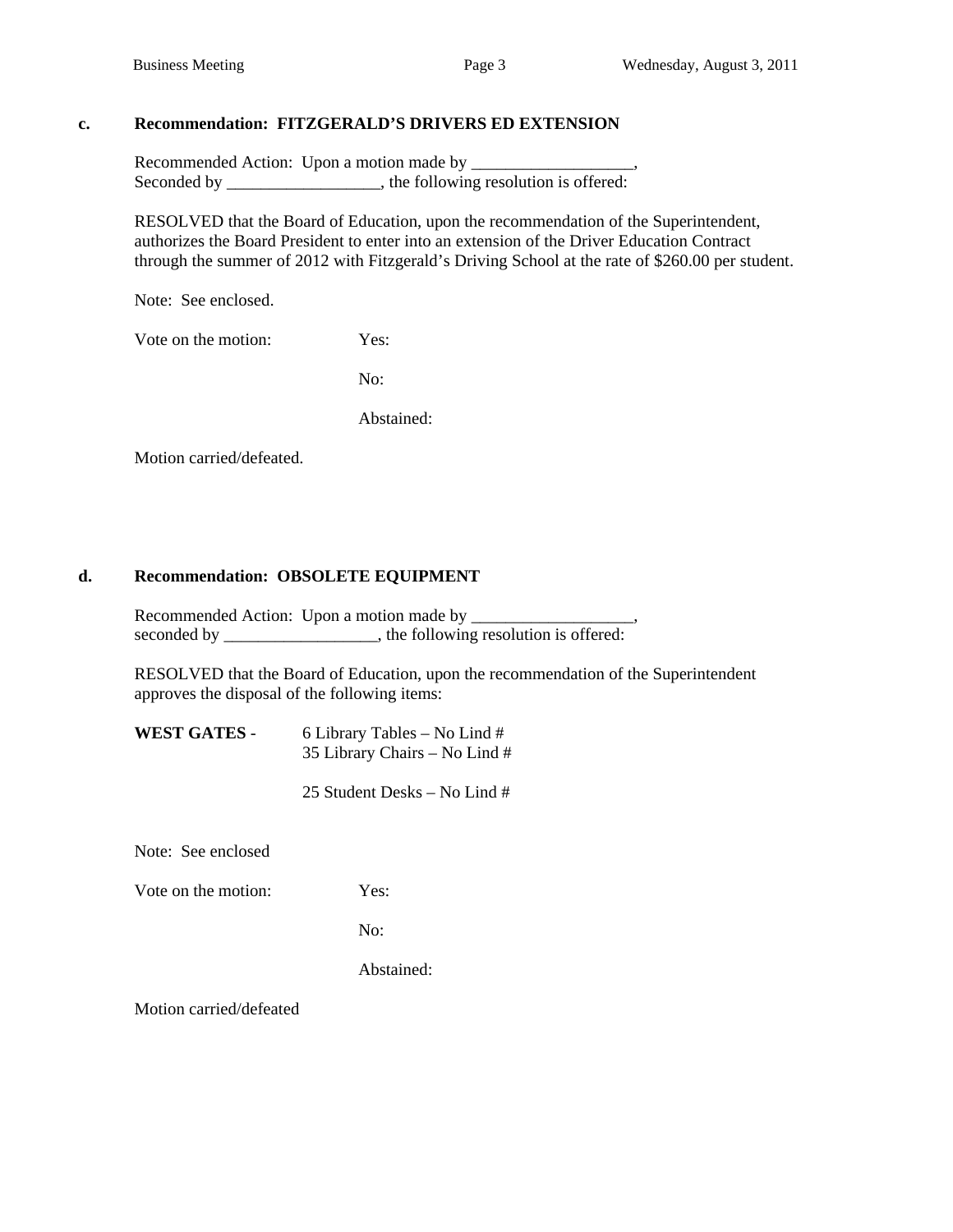# **e. Recommendation: FIELD TRIPS**

 Recommended Action: Upon a motion made by \_\_\_\_\_\_\_\_\_\_\_\_\_\_\_\_\_\_\_, Seconded by \_\_\_\_\_\_\_\_\_\_\_\_\_\_, the following resolution is offered:

 RESOLVED that the Board of Education, upon the recommendation of the Superintendent, Approves the following field trip(s):

#### **High School**

| Tues-Thurs                         | April 3-12, 2012    |            | Approximately 30 LOTE/ $11^{th}$ & $12^{th}$ Grade History<br>students will travel to London, Paris and the French<br>Riviera to study a combination of history and French.<br>Transportation will be via plane, bus and railroad. |
|------------------------------------|---------------------|------------|------------------------------------------------------------------------------------------------------------------------------------------------------------------------------------------------------------------------------------|
| Thurs-Sat                          | Feb. 16-25, 2012    |            | Approximately 40 11 <sup>th</sup> $\&$ 12 <sup>th</sup> grade students will travel to<br>Italy to experience the Italian culture. Transportation will<br>be via plane.                                                             |
| Friday                             | October 14, 2011    |            | Approximately 20 Art Students will travel to NYC to visit<br>Chelsea Galleries. Transportation will be via LIRR.                                                                                                                   |
| Thurs & Fri                        | Sept. 15 & 16, 2011 |            | Approximately 85 Science/AP Bio Students (Grades 10-<br>12) will travel each day to Sailor's Haven, Fire Island, NY<br>to study Ecology and prepare for LEFT for Juniors.<br>Transportation will be via ferry.                     |
| Thursday                           | September 22, 2011  |            | Approximately 85 Science/AP Bio Students (Grades 10-<br>12) will travel to Sailor's Haven, Fire Island, NY<br>to study Ecology and prepare for LEFT for Juniors.<br>Transportation will be via ferry.                              |
| Friday                             | September 23, 2011  |            | Approximately 85 AP Bio Students (Grades 10-12) will<br>Take a canoe trip on the Nissequoque River to study<br>Ecology and prepare for LEFT for Juniors. Transportation<br>will be via bus.                                        |
| Tues & Thurs October $4 & 6, 2011$ |                     |            | Approximately 30 AP Bio Students (Grades 10-12) will<br>Travel to Sailor's Haven, Fire Island, NY to prepare for<br>LEFT for Juniors. Transportation will be via ferry.                                                            |
| Note: See enclosed.                |                     |            |                                                                                                                                                                                                                                    |
| Vote on the motion:                |                     | Yes:       |                                                                                                                                                                                                                                    |
|                                    |                     | No:        |                                                                                                                                                                                                                                    |
|                                    |                     | Abstained: |                                                                                                                                                                                                                                    |
|                                    |                     |            |                                                                                                                                                                                                                                    |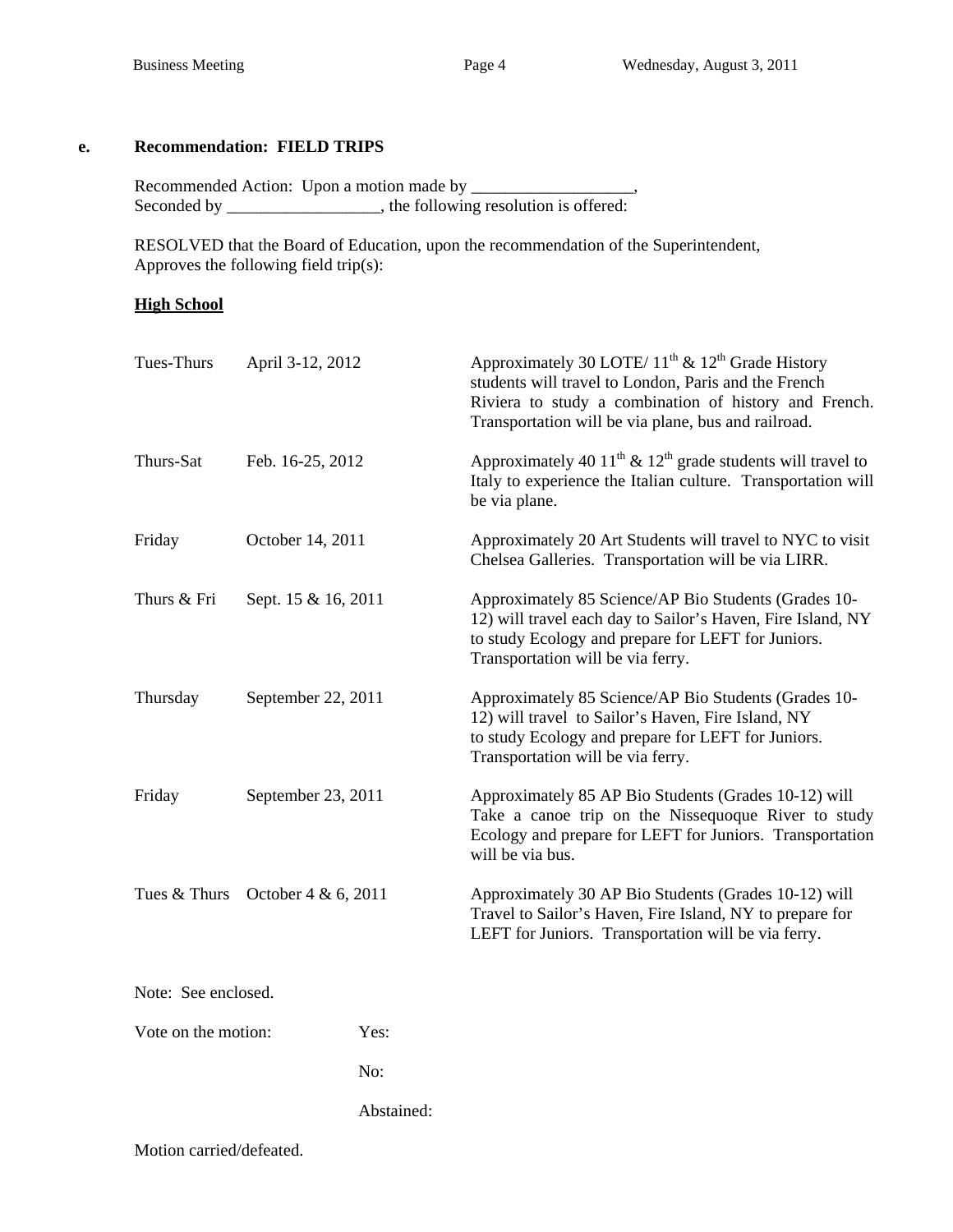## **f. Recommendation – AMERICAN RED CROSS - REVISED**

Recommended Action: Upon a motion made by \_\_\_\_\_\_\_\_\_\_\_\_\_\_\_\_\_\_\_, seconded by \_\_\_\_\_\_\_\_\_\_\_\_\_\_\_\_, the following resolution is offered

RESOLVED that the Board of Education, upon the recommendation of the Superintendent, authorizes the Board President to continue the shelter agreement with the American Red Cross.

Note: See enclosed

Vote on the motion: Yes:

No:

Abstained:

Motion carried/defeated.

# **g. Recommendation: MARIA BIANCANIELLO**

 Recommended Action: Upon a motion made by \_\_\_\_\_\_\_\_\_\_\_\_\_\_\_\_\_\_\_, seconded by \_\_\_\_\_\_\_\_\_\_\_\_\_\_\_\_, the following resolution is offered

WHEREAS MARIA BIANCANIELLO has tendered her resignation as a member of the professional staff of the Lindenhurst Public Schools as of June 30, 2011 for the purposes of retiring; and

WHEREAS, Maria Biancaniello has served the school district faithfully from September 1, 1996 as an English Teacher for a total of fifteen years, and

WHEREAS, Maria Biancaniello discharged her duties to the best of her abilities; and

WHEREAS, by her efforts, the Lindenhurst schools functioned in a much more effective manner; and

WHEREAS, Maria Biancaniello's colleagues, from all areas of the school community with whom she has been associated, recognize her services with esteem, now therefore, be it

RESOLVED, that by means of this testimonial on the occasion of her retirement, the Board of Education seeks to express its sincere appreciation for her service to the school district and to the children of the community, and takes this opportunity to join with her colleagues in extending best wishes for a happy retirement.

Vote on the motion: Yes:

No:

Abstained: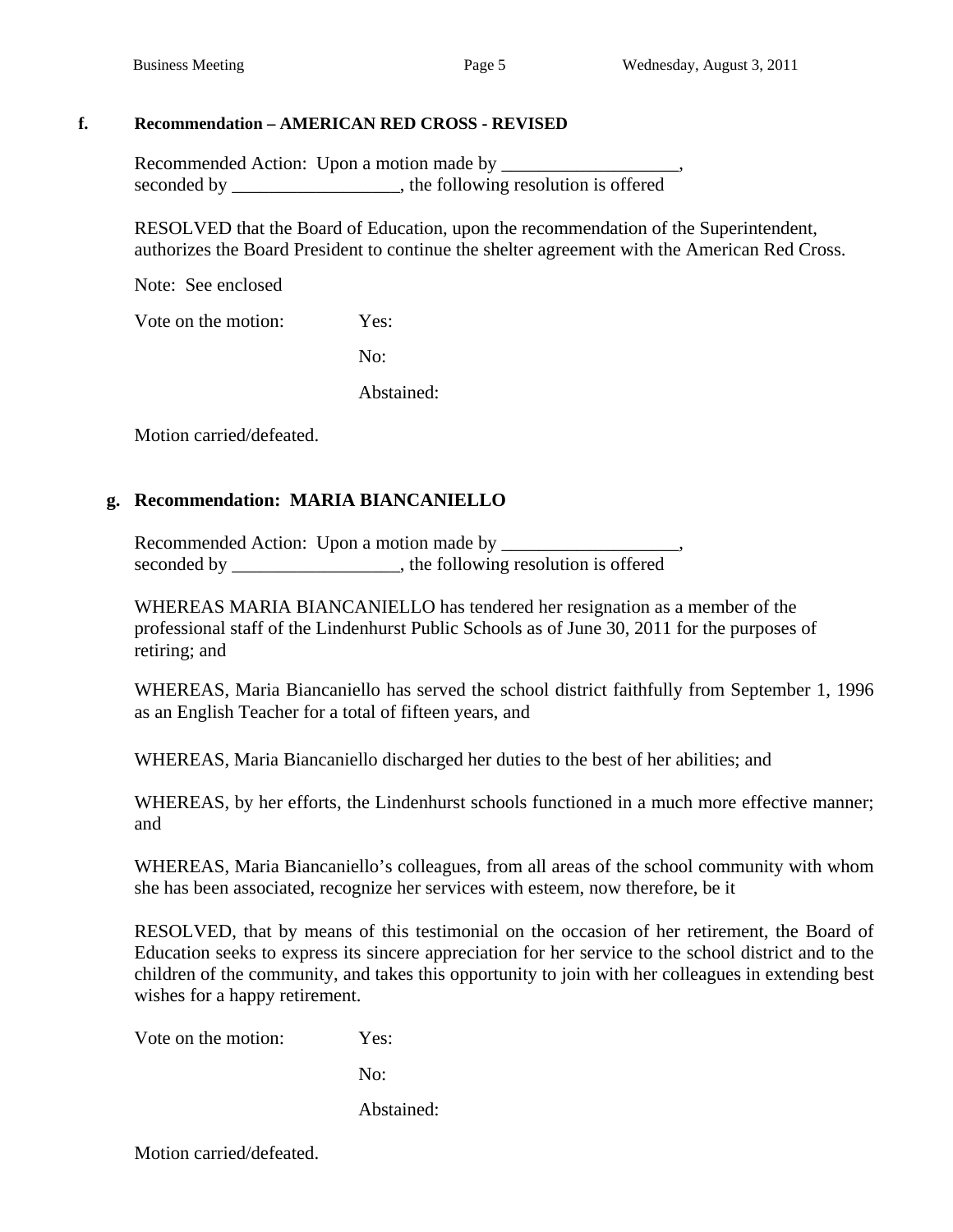# **h. Recommendation: MARYANN BUCK**

 Recommended Action: Upon a motion made by \_\_\_\_\_\_\_\_\_\_\_\_\_\_\_\_\_\_\_, seconded by \_\_\_\_\_\_\_\_\_\_\_\_\_\_\_\_, the following resolution is offered

WHEREAS MARYANN BUCK has tendered her resignation as a member of the professional staff of the Lindenhurst Public Schools as of June 30, 2011 for the purposes of retiring; and

WHEREAS, Maryann Buck has served the school district faithfully from September 1, 1974 as a Special Ed Teacher for a total of thirty-seven years, and

WHEREAS, Maryann Buck discharged her duties to the best of her abilities; and

WHEREAS, by her efforts, the Lindenhurst schools functioned in a much more effective manner; and

WHEREAS, Maryann Buck's colleagues, from all areas of the school community with whom she has been associated, recognize her services with esteem, now therefore, be it

RESOLVED, that by means of this testimonial on the occasion of her retirement, the Board of Education seeks to express its sincere appreciation for her service to the school district and to the children of the community, and takes this opportunity to join with her colleagues in extending best wishes for a happy retirement.

Vote on the motion: Yes:

No:

Abstained: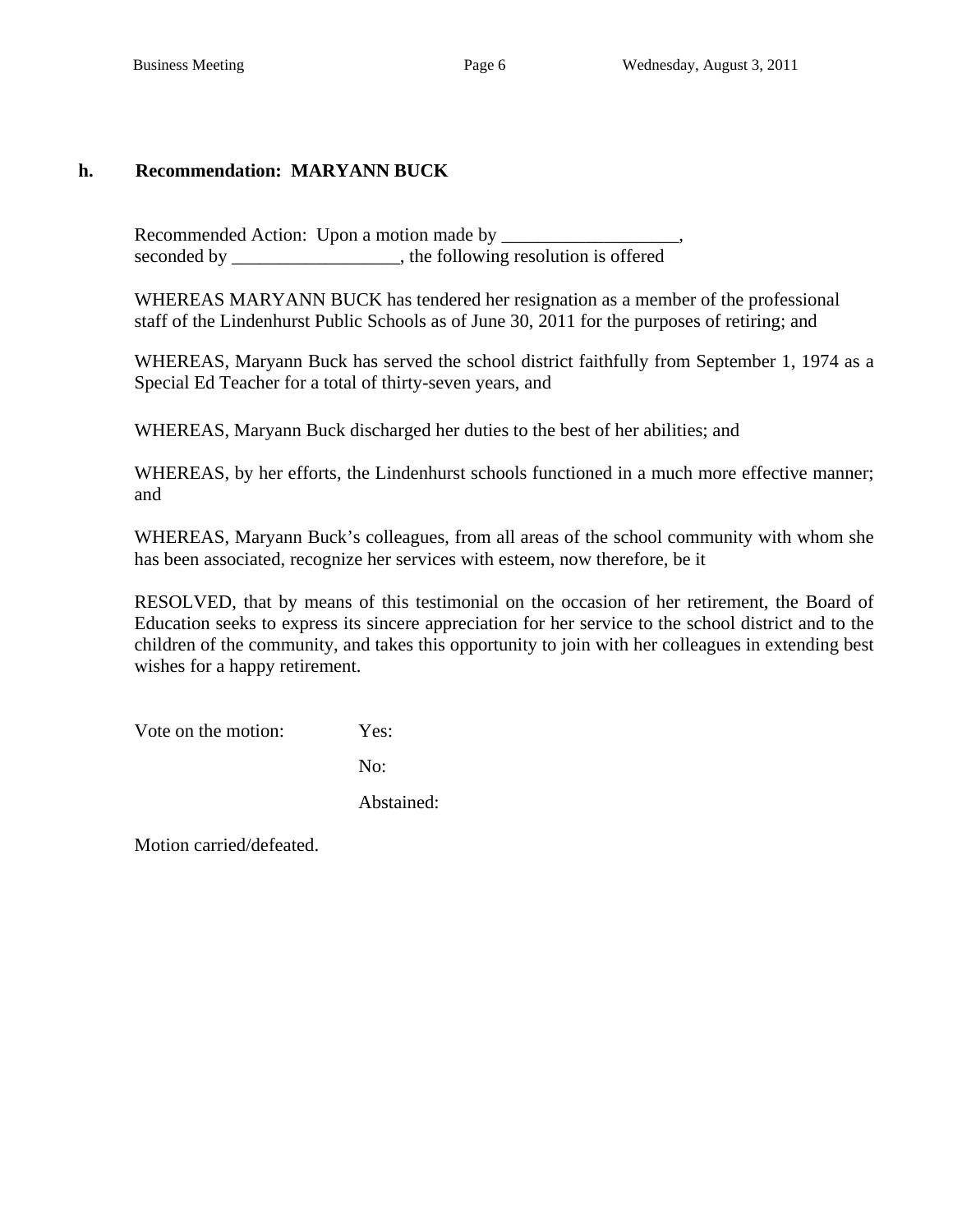# **i. Recommendation: LOUIS CASO**

 Recommended Action: Upon a motion made by \_\_\_\_\_\_\_\_\_\_\_\_\_\_\_\_\_\_\_, seconded by the following resolution is offered

WHEREAS LOUIS CASO has tendered his resignation as a member of the professional staff of the Lindenhurst Public Schools as of June 30, 2011 for the purposes of retiring; and

WHEREAS, Louis Caso has served the school district faithfully from September 1, 1996 as a Practical Arts Teacher for a total of fifteen years, and

WHEREAS, Louis Caso discharged his duties to the best of his abilities; and

WHEREAS, by his efforts, the Lindenhurst schools functioned in a much more effective manner; and

WHEREAS, Louis Caso's colleagues, from all areas of the school community with whom he has been associated, recognize his services with esteem, now therefore, be it

RESOLVED, that by means of this testimonial on the occasion of his retirement, the Board of Education seeks to express its sincere appreciation for his service to the school district and to the children of the community, and takes this opportunity to join with his colleagues in extending best wishes for a happy retirement.

Vote on the motion: Yes:

No:

Abstained: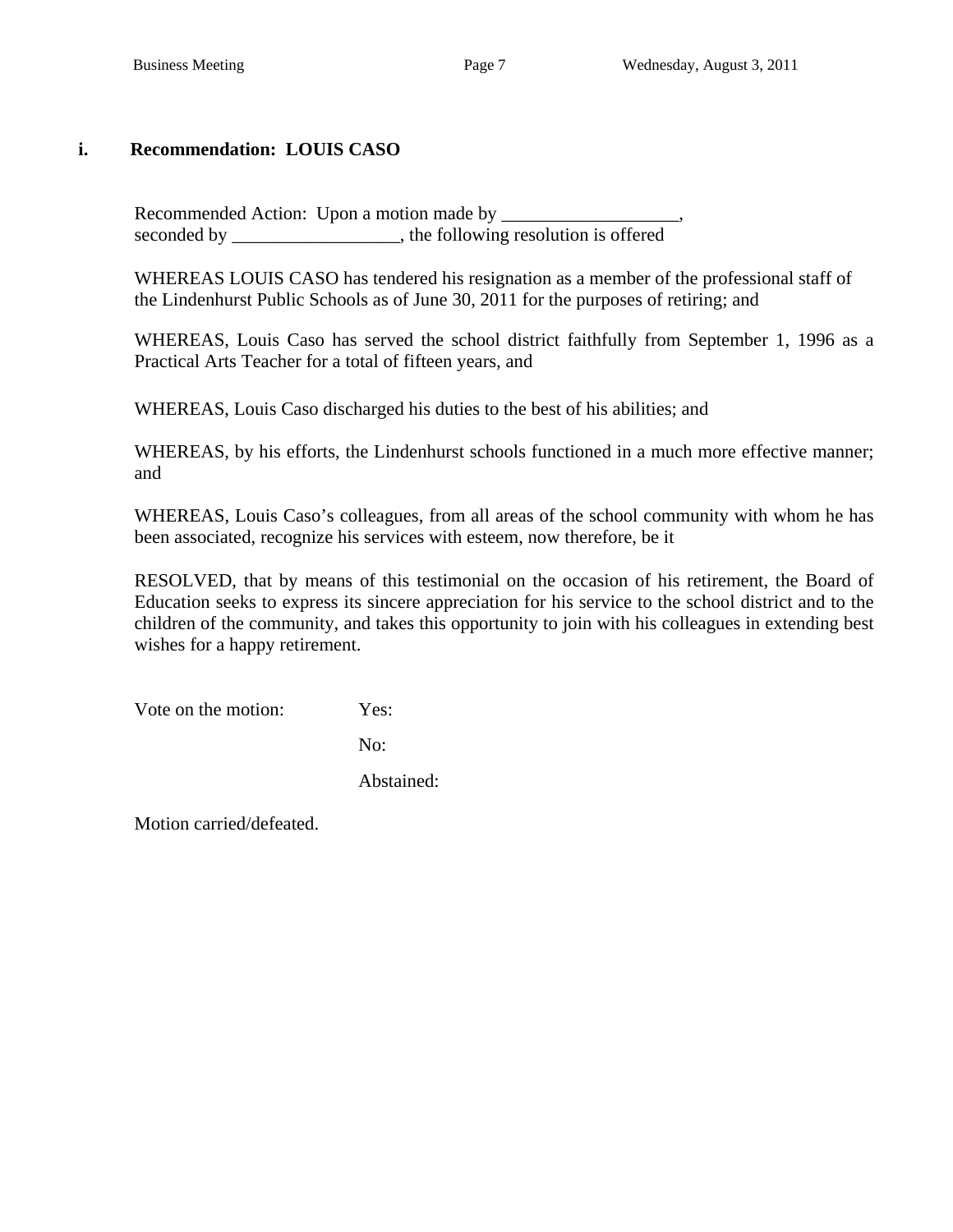# **j. Recommendation: FRANCES CASALE**

 Recommended Action: Upon a motion made by \_\_\_\_\_\_\_\_\_\_\_\_\_\_\_\_\_\_\_, seconded by \_\_\_\_\_\_\_\_\_\_\_\_\_\_\_\_, the following resolution is offered

WHEREAS FRANCES CASALE has tendered her resignation as a member of the professional staff of the Lindenhurst Public Schools as of June 30, 2011 for the purposes of retiring; and

WHEREAS, Frances Casale has served the school district faithfully from February 5, 1981 as a School Psychologist for a total of thirty years, and

WHEREAS, Frances Casale discharged her duties to the best of her abilities; and

WHEREAS, by her efforts, the Lindenhurst schools functioned in a much more effective manner; and

WHEREAS, Frances Casale's colleagues, from all areas of the school community with whom she has been associated, recognize her services with esteem, now therefore, be it

RESOLVED, that by means of this testimonial on the occasion of her retirement, the Board of Education seeks to express its sincere appreciation for her service to the school district and to the children of the community, and takes this opportunity to join with her colleagues in extending best wishes for a happy retirement.

Vote on the motion: Yes:

No:

Abstained: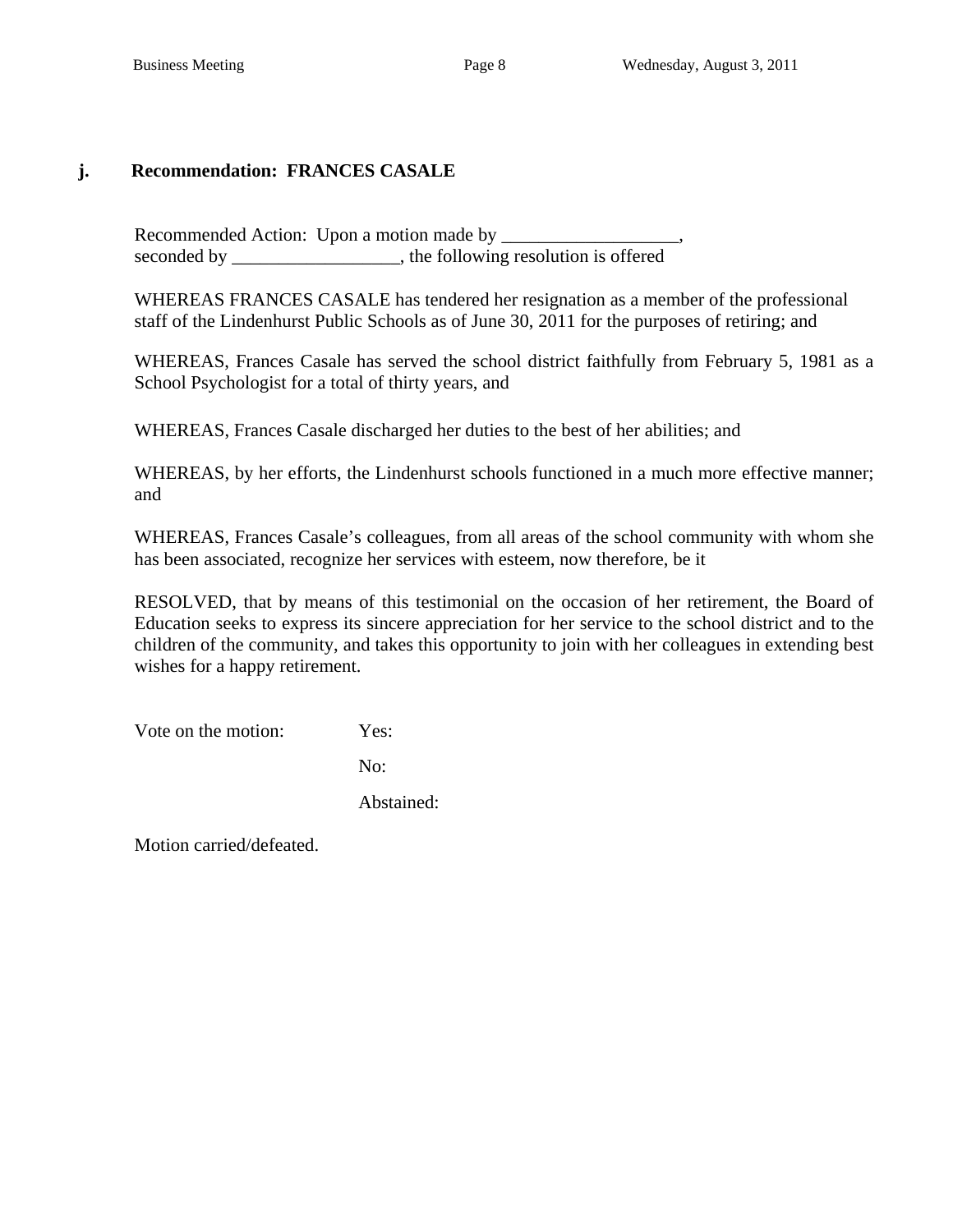# **k. Recommendation: KATHLEEN COLLINS**

 Recommended Action: Upon a motion made by \_\_\_\_\_\_\_\_\_\_\_\_\_\_\_\_\_\_\_, seconded by \_\_\_\_\_\_\_\_\_\_\_\_\_\_\_\_, the following resolution is offered

WHEREAS KATHLEEN COLLINS has tendered her resignation as a member of the professional staff of the Lindenhurst Public Schools as of June 30, 2011 for the purposes of retiring; and

WHEREAS, Kathleen Collins has served the school district faithfully from September 1, 1999 as a Math Teacher for a total of twelve years, and

WHEREAS, Kathleen Collins discharged her duties to the best of her abilities; and

WHEREAS, by her efforts, the Lindenhurst schools functioned in a much more effective manner; and

WHEREAS, Kathleen Collins' colleagues, from all areas of the school community with whom she has been associated, recognize her services with esteem, now therefore, be it

RESOLVED, that by means of this testimonial on the occasion of her retirement, the Board of Education seeks to express its sincere appreciation for her service to the school district and to the children of the community, and takes this opportunity to join with her colleagues in extending best wishes for a happy retirement.

Vote on the motion: Yes:

No:

Abstained: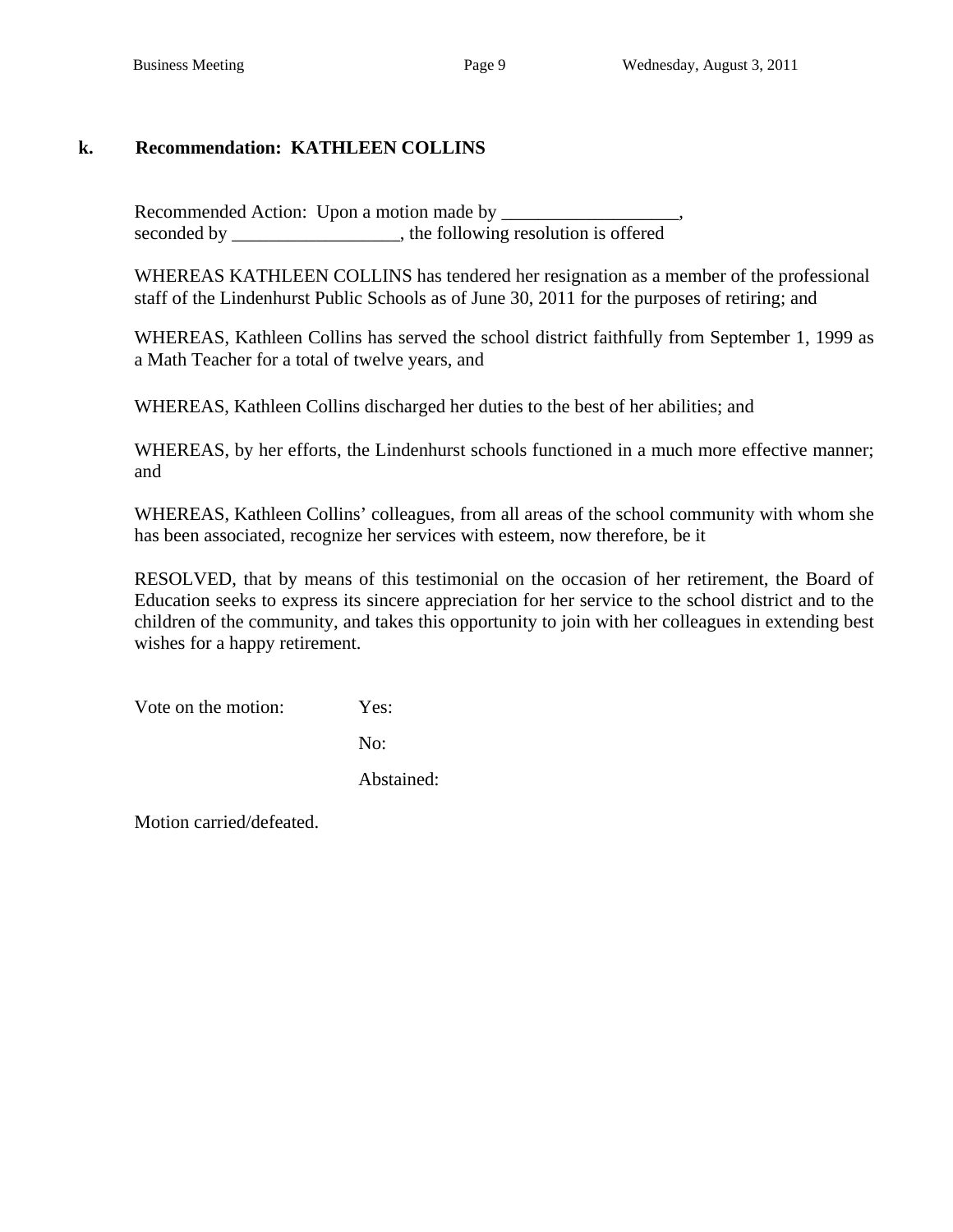# **l. Recommendation: ANDREA CURRAN**

 Recommended Action: Upon a motion made by \_\_\_\_\_\_\_\_\_\_\_\_\_\_\_\_\_\_\_, seconded by \_\_\_\_\_\_\_\_\_\_\_\_\_\_\_, the following resolution is offered

WHEREAS ANDREA CURRAN has tendered her resignation as a member of the professional staff of the Lindenhurst Public Schools as of June 30, 2011 for the purposes of retiring; and

WHEREAS, Andrea Curran has served the school district faithfully from September 1, 1977 as a Physical Education Teacher for a total of thirty-four years, and

WHEREAS, Andrea Curran discharged her duties to the best of her abilities; and

WHEREAS, by her efforts, the Lindenhurst schools functioned in a much more effective manner; and

WHEREAS, Andrea Curran's colleagues, from all areas of the school community with whom she has been associated, recognize her services with esteem, now therefore, be it

RESOLVED, that by means of this testimonial on the occasion of her retirement, the Board of Education seeks to express its sincere appreciation for her service to the school district and to the children of the community, and takes this opportunity to join with her colleagues in extending best wishes for a happy retirement.

Vote on the motion: Yes:

No:

Abstained: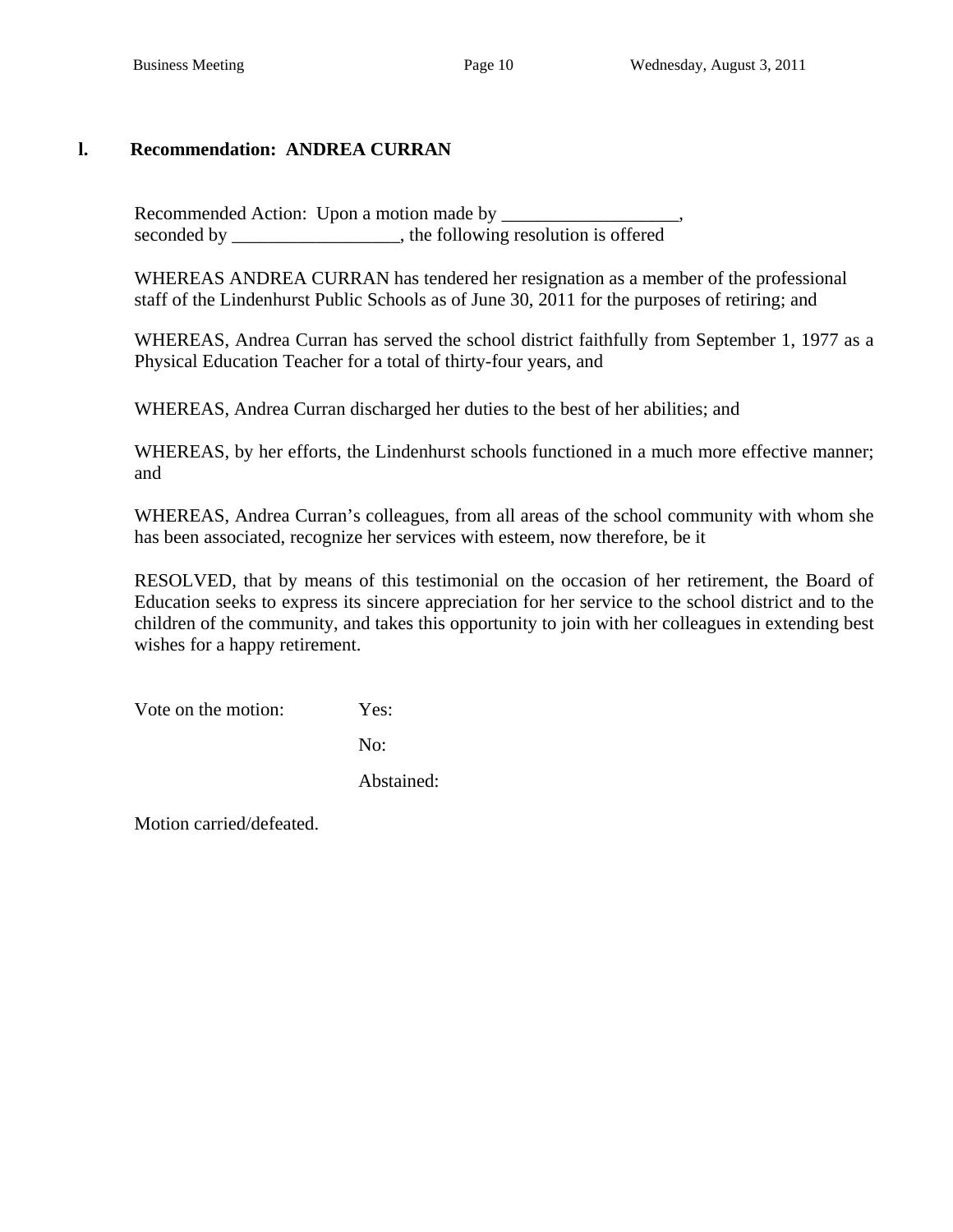## **m. Recommendation: GAIL DAVIDSON**

 Recommended Action: Upon a motion made by \_\_\_\_\_\_\_\_\_\_\_\_\_\_\_\_\_\_\_, seconded by \_\_\_\_\_\_\_\_\_\_\_\_\_\_\_, the following resolution is offered

WHEREAS GAIL DAVIDSON has tendered her resignation as a member of the professional staff of the Lindenhurst Public Schools as of June 30, 2011 for the purposes of retiring; and

WHEREAS, Gail Davidson has served the school district faithfully from September 1, 1978 as an Special Ed Teacher for a total of thirty-three years, and

WHEREAS, Gail Davidson discharged her duties to the best of her abilities; and

WHEREAS, by her efforts, the Lindenhurst schools functioned in a much more effective manner; and

WHEREAS, Gail Davidson's colleagues, from all areas of the school community with whom she has been associated, recognize her services with esteem, now therefore, be it

RESOLVED, that by means of this testimonial on the occasion of her retirement, the Board of Education seeks to express its sincere appreciation for her service to the school district and to the children of the community, and takes this opportunity to join with her colleagues in extending best wishes for a happy retirement.

Vote on the motion: Yes:

No:

Abstained: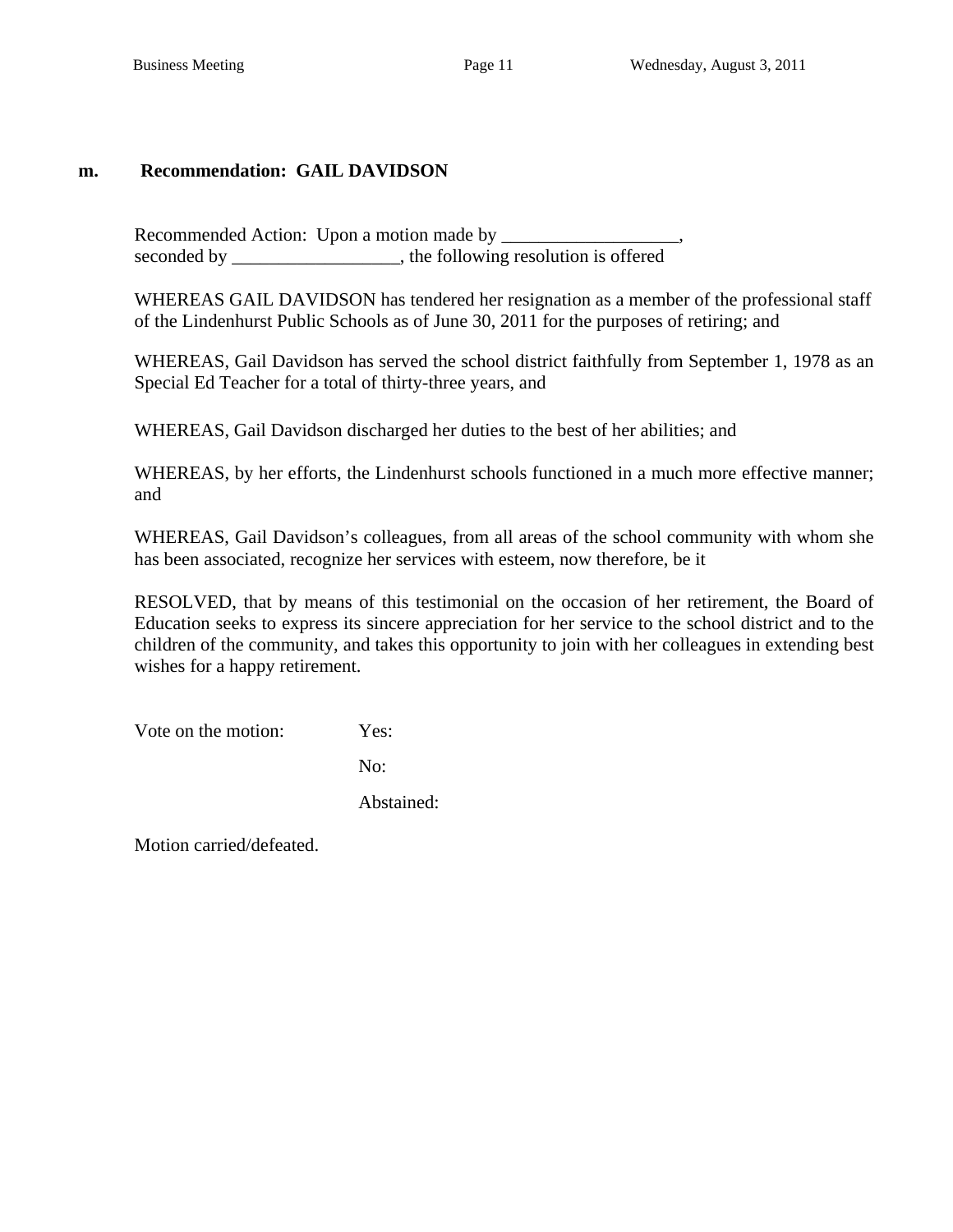## **n. Recommendation: JOHN DORCH**

 Recommended Action: Upon a motion made by \_\_\_\_\_\_\_\_\_\_\_\_\_\_\_\_\_\_\_, seconded by the following resolution is offered

WHEREAS JOHN DORCH has tendered his resignation as a member of the professional staff of the Lindenhurst Public Schools as of June 30, 2011 for the purposes of retiring; and

WHEREAS, John Dorch has served the school district faithfully from September 1, 1974 as an Art Teacher for a total of thirty-seven years, and

WHEREAS, John Dorch discharged his duties to the best of his abilities; and

WHEREAS, by his efforts, the Lindenhurst schools functioned in a much more effective manner; and

WHEREAS, John Dorch's colleagues, from all areas of the school community with whom he has been associated, recognize his services with esteem, now therefore, be it

RESOLVED, that by means of this testimonial on the occasion of his retirement, the Board of Education seeks to express its sincere appreciation for his service to the school district and to the children of the community, and takes this opportunity to join with his colleagues in extending best wishes for a happy retirement.

Vote on the motion: Yes:

No:

Abstained: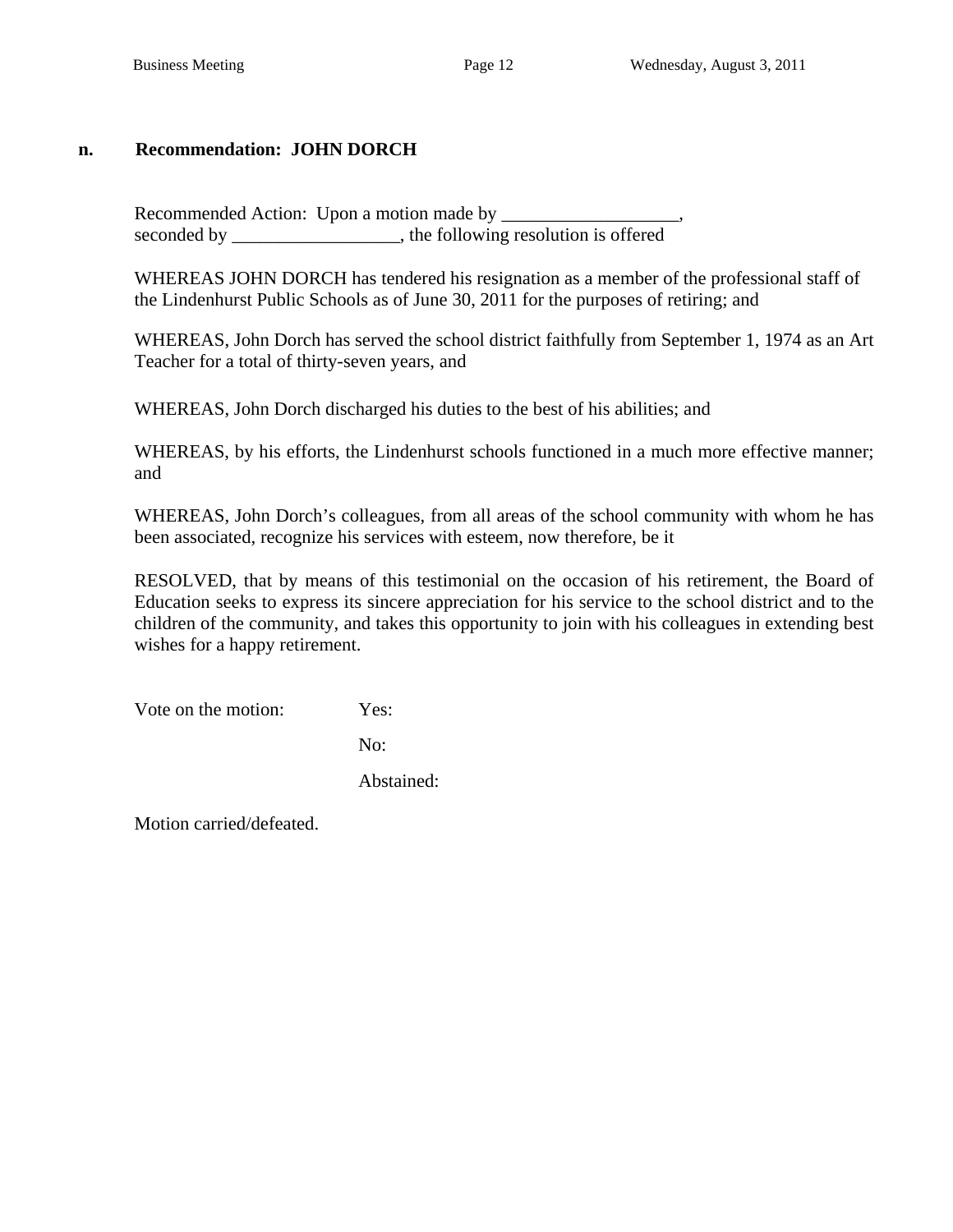# **o. Recommendation: FRANCES HIRSCH**

 Recommended Action: Upon a motion made by \_\_\_\_\_\_\_\_\_\_\_\_\_\_\_\_\_\_\_, seconded by \_\_\_\_\_\_\_\_\_\_\_\_\_\_\_, the following resolution is offered

WHEREAS FRANCES HIRSCH has tendered her resignation as a member of the professional staff of the Lindenhurst Public Schools as of June 30, 2011 for the purposes of retiring; and

WHEREAS, Frances Hirsch has served the school district faithfully from September 1, 1978 as an Special Ed Teacher for a total of thirty-three years, and

WHEREAS, Frances Hirsch discharged her duties to the best of her abilities; and

WHEREAS, by her efforts, the Lindenhurst schools functioned in a much more effective manner; and

WHEREAS, Frances Hirsch's colleagues, from all areas of the school community with whom she has been associated, recognize her services with esteem, now therefore, be it

RESOLVED, that by means of this testimonial on the occasion of her retirement, the Board of Education seeks to express its sincere appreciation for her service to the school district and to the children of the community, and takes this opportunity to join with her colleagues in extending best wishes for a happy retirement.

Vote on the motion: Yes:

No:

Abstained: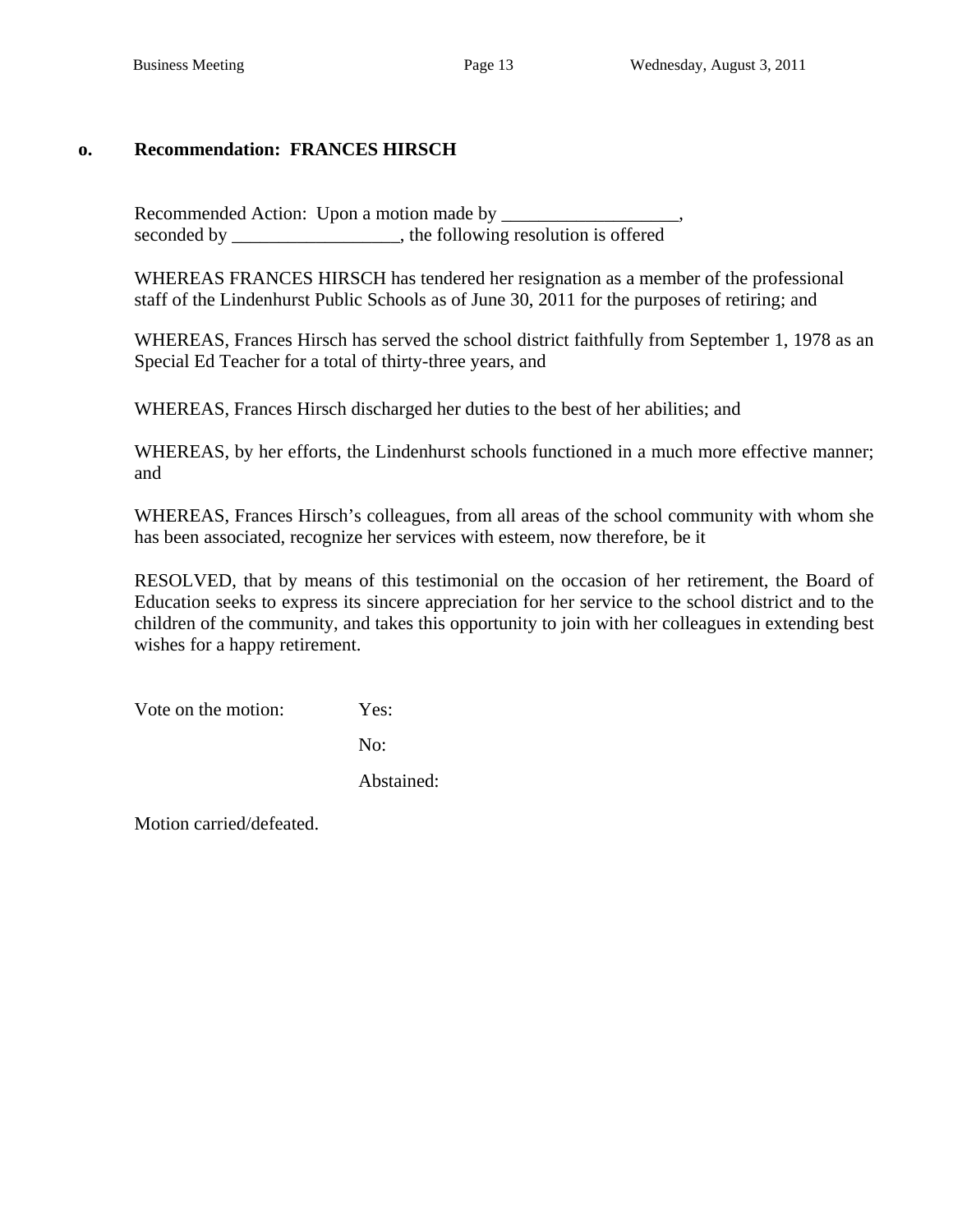# **p. Recommendation: ETHELANNE MOXON**

 Recommended Action: Upon a motion made by \_\_\_\_\_\_\_\_\_\_\_\_\_\_\_\_\_\_\_, seconded by \_\_\_\_\_\_\_\_\_\_\_\_\_\_\_, the following resolution is offered

WHEREAS ETHELANNE MOXON has tendered her resignation as a member of the professional staff of the Lindenhurst Public Schools as of May 28, 2011 for the purposes of retiring; and

WHEREAS, Ethelanne Moxon has served the school district faithfully from September 1, 1973 as a Physical Education Teacher for a total of thirty-eight years, and

WHEREAS, Ethelanne Moxon discharged her duties to the best of her abilities; and

WHEREAS, by her efforts, the Lindenhurst schools functioned in a much more effective manner; and

WHEREAS, Ethelanne Moxon's colleagues, from all areas of the school community with whom she has been associated, recognize her services with esteem, now therefore, be it

RESOLVED, that by means of this testimonial on the occasion of her retirement, the Board of Education seeks to express its sincere appreciation for her service to the school district and to the children of the community, and takes this opportunity to join with her colleagues in extending best wishes for a happy retirement.

Vote on the motion: Yes:

No:

Abstained: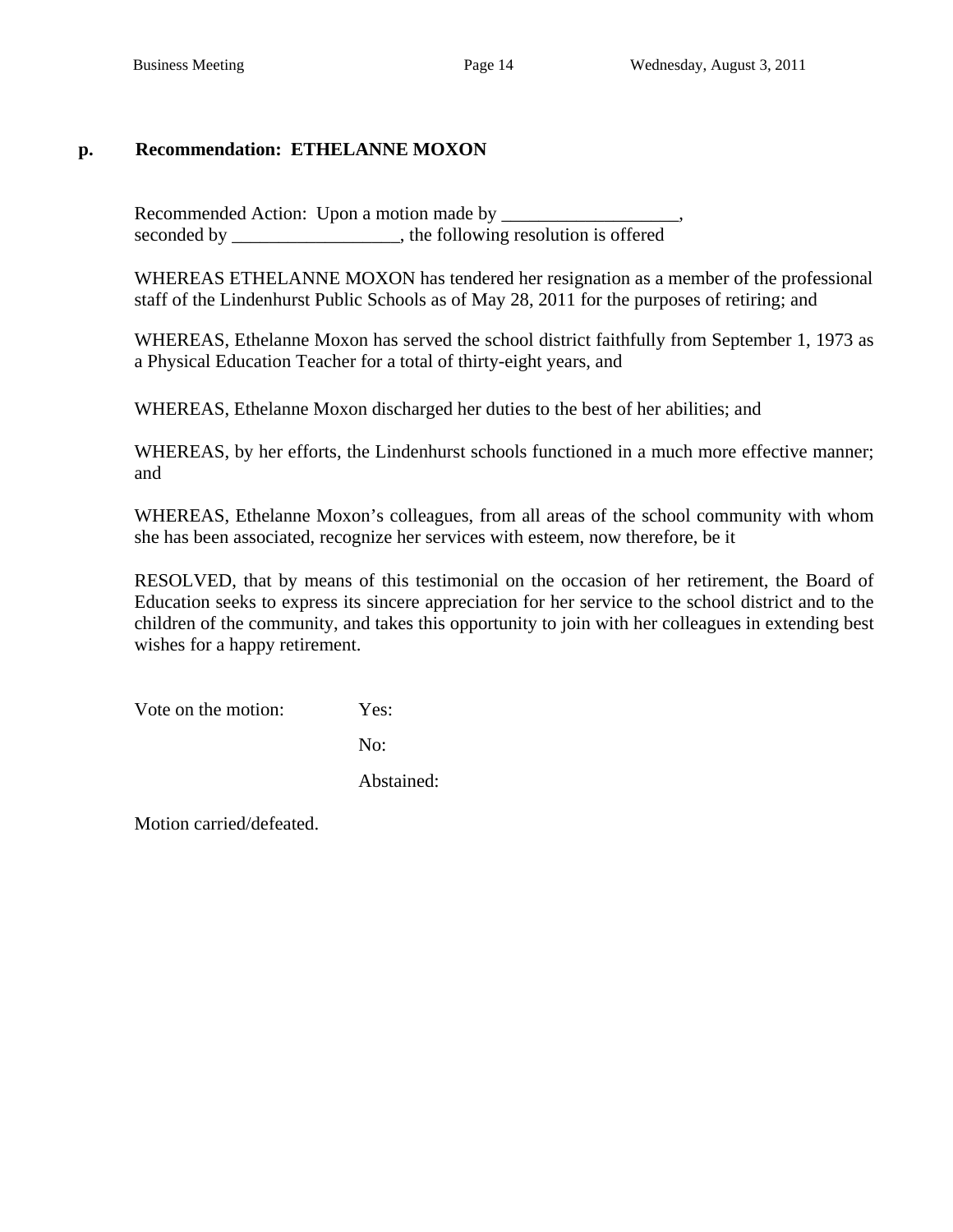## **q. Recommendation: JO-ANN ROWLAND**

 Recommended Action: Upon a motion made by \_\_\_\_\_\_\_\_\_\_\_\_\_\_\_\_\_\_\_, seconded by \_\_\_\_\_\_\_\_\_\_\_\_\_\_\_, the following resolution is offered

WHEREAS JO-ANN ROWLAND has tendered her resignation as a member of the professional staff of the Lindenhurst Public Schools as of June 30, 2011 for the purposes of retiring; and

WHEREAS, Jo-Ann Rowland has served the school district faithfully from September 1, 2002 as a Math Teacher for a total of nine years, and

WHEREAS, Jo-Ann Rowland discharged her duties to the best of her abilities; and

WHEREAS, by her efforts, the Lindenhurst schools functioned in a much more effective manner; and

WHEREAS, Jo-Ann Rowland's colleagues, from all areas of the school community with whom she has been associated, recognize her services with esteem, now therefore, be it

RESOLVED, that by means of this testimonial on the occasion of her retirement, the Board of Education seeks to express its sincere appreciation for her service to the school district and to the children of the community, and takes this opportunity to join with her colleagues in extending best wishes for a happy retirement.

Vote on the motion: Yes:

No:

Abstained: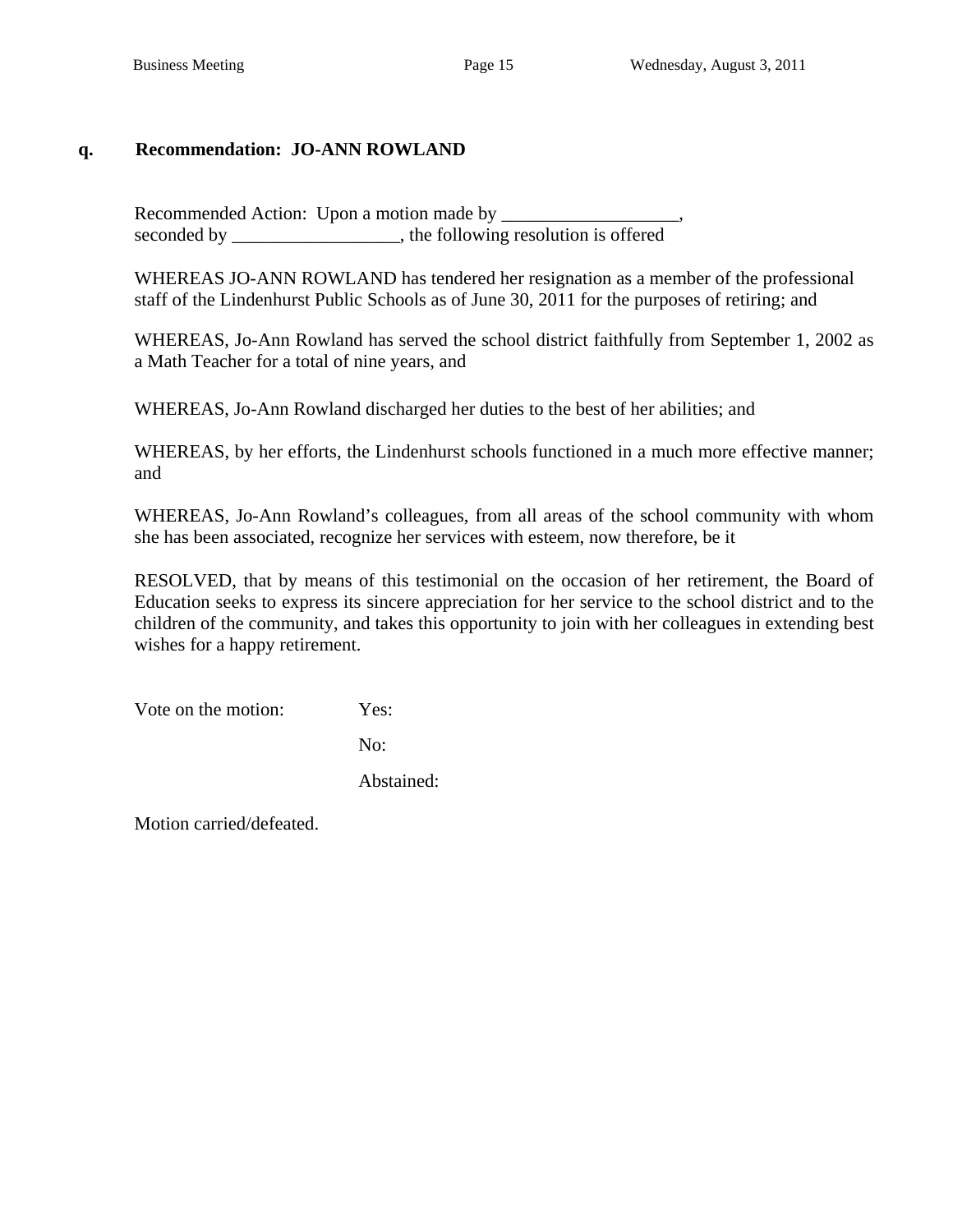## **r. Recommendation: NANCY WALSH**

 Recommended Action: Upon a motion made by \_\_\_\_\_\_\_\_\_\_\_\_\_\_\_\_\_\_\_, seconded by \_\_\_\_\_\_\_\_\_\_\_\_\_\_\_, the following resolution is offered

WHEREAS NANCY WALSH has tendered her resignation as a member of the professional staff of the Lindenhurst Public Schools as of June 30, 2011 for the purposes of retiring; and

WHEREAS, Nancy Walsh has served the school district faithfully from September 1, 1998 as an Art Teacher for a total of thirteen years, and

WHEREAS, Nancy Walsh discharged her duties to the best of her abilities; and

WHEREAS, by her efforts, the Lindenhurst schools functioned in a much more effective manner; and

WHEREAS, Nancy Walsh's colleagues, from all areas of the school community with whom she has been associated, recognize her services with esteem, now therefore, be it

RESOLVED, that by means of this testimonial on the occasion of her retirement, the Board of Education seeks to express its sincere appreciation for her service to the school district and to the children of the community, and takes this opportunity to join with her colleagues in extending best wishes for a happy retirement.

Vote on the motion: Yes:

No:

Abstained: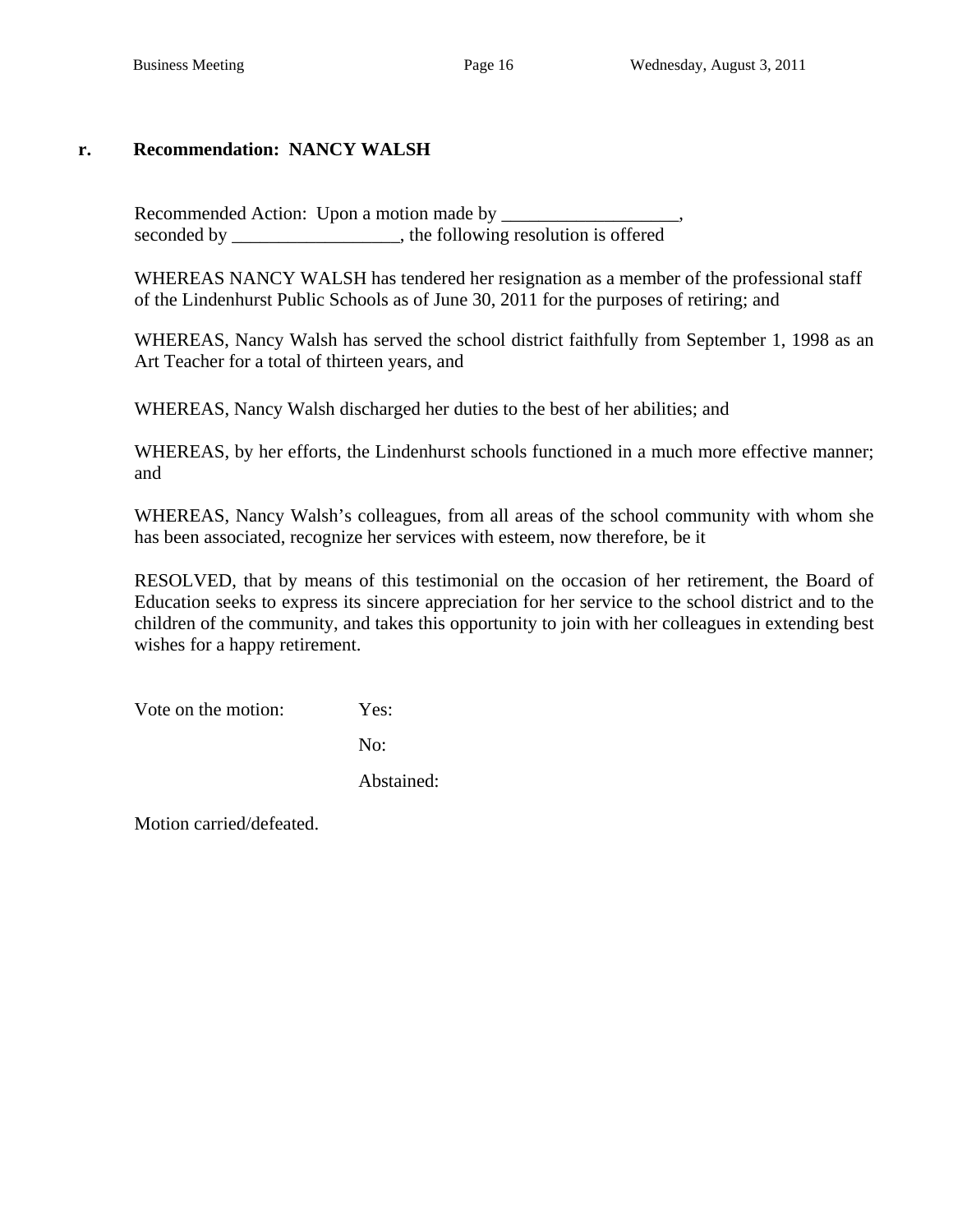## **s. Recommendation: CHARLOTTE WARREN**

 Recommended Action: Upon a motion made by \_\_\_\_\_\_\_\_\_\_\_\_\_\_\_\_\_\_\_, seconded by \_\_\_\_\_\_\_\_\_\_\_\_\_\_\_, the following resolution is offered

WHEREAS CHARLOTTE WARREN has tendered her resignation as a member of the professional staff of the Lindenhurst Public Schools as of June 30, 2011 for the purposes of retiring; and

WHEREAS, Charlotte Warren has served the school district faithfully from September 1, 1987 as a French Teacher for a total of twenty-four years, and

WHEREAS, Charlotte Warren discharged her duties to the best of her abilities; and

WHEREAS, by her efforts, the Lindenhurst schools functioned in a much more effective manner; and

WHEREAS, Charlotte Warren's colleagues, from all areas of the school community with whom she has been associated, recognize her services with esteem, now therefore, be it

RESOLVED, that by means of this testimonial on the occasion of her retirement, the Board of Education seeks to express its sincere appreciation for her service to the school district and to the children of the community, and takes this opportunity to join with her colleagues in extending best wishes for a happy retirement.

Vote on the motion: Yes:

No:

Abstained: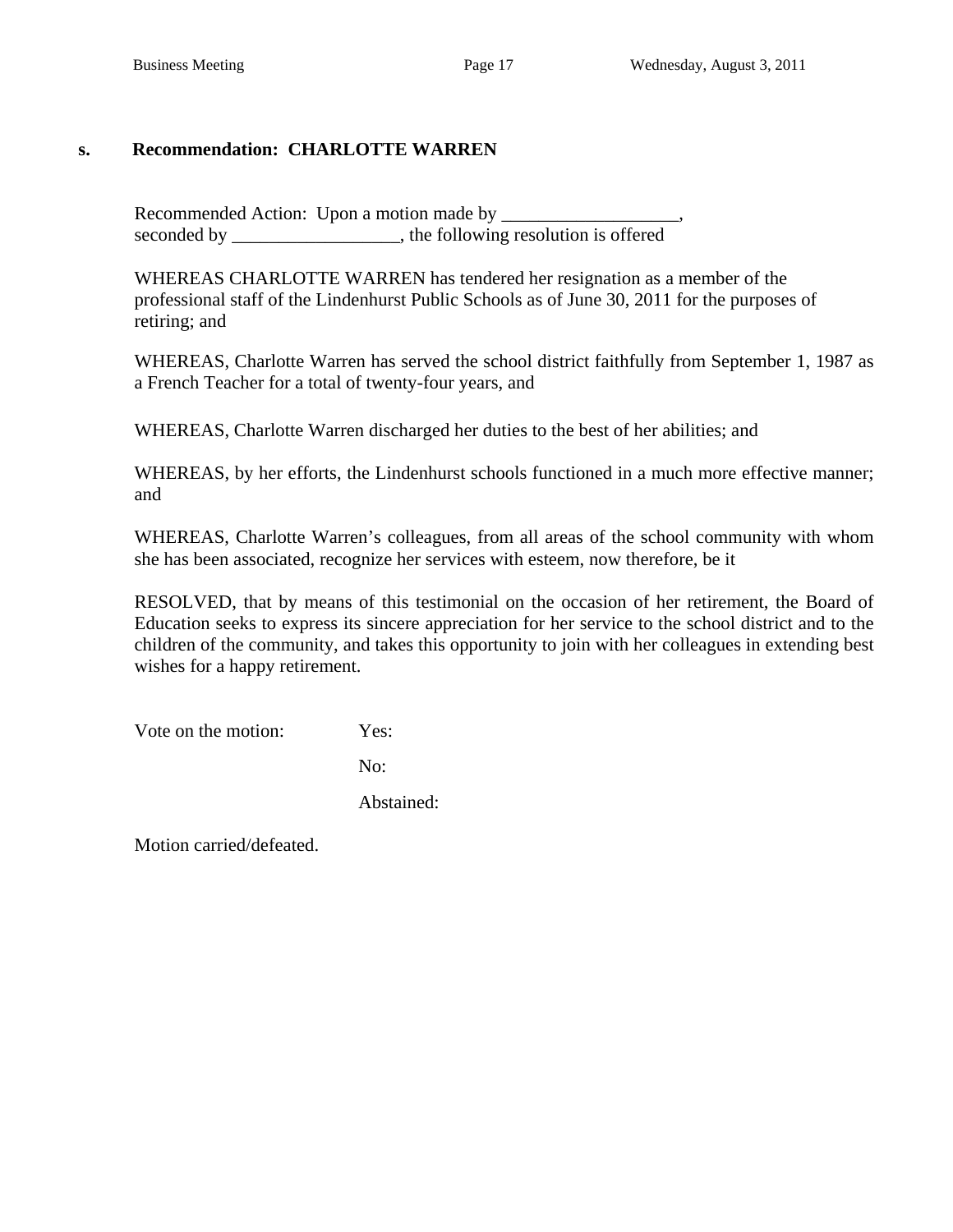# **t. Recommendation: KATHY WELDON**

Recommended Action: Upon a motion made by seconded by \_\_\_\_\_\_\_\_\_\_\_\_\_\_\_, the following resolution is offered

WHEREAS KATHY WELDON has tendered her resignation as a member of the professional staff of the Lindenhurst Public Schools as of June 30, 2011 for the purposes of retiring; and

WHEREAS, Kathy Weldon has served the school district faithfully from September 1, 1991 as an Elementary Teacher for a total of twenty years, and

WHEREAS, Kathy Weldon discharged her duties to the best of her abilities; and

WHEREAS, by her efforts, the Lindenhurst schools functioned in a much more effective manner; and

WHEREAS, Kathy Weldon's colleagues, from all areas of the school community with whom she has been associated, recognize her services with esteem, now therefore, be it

RESOLVED, that by means of this testimonial on the occasion of her retirement, the Board of Education seeks to express its sincere appreciation for her service to the school district and to the children of the community, and takes this opportunity to join with her colleagues in extending best wishes for a happy retirement.

Vote on the motion: Yes:

No:

Abstained: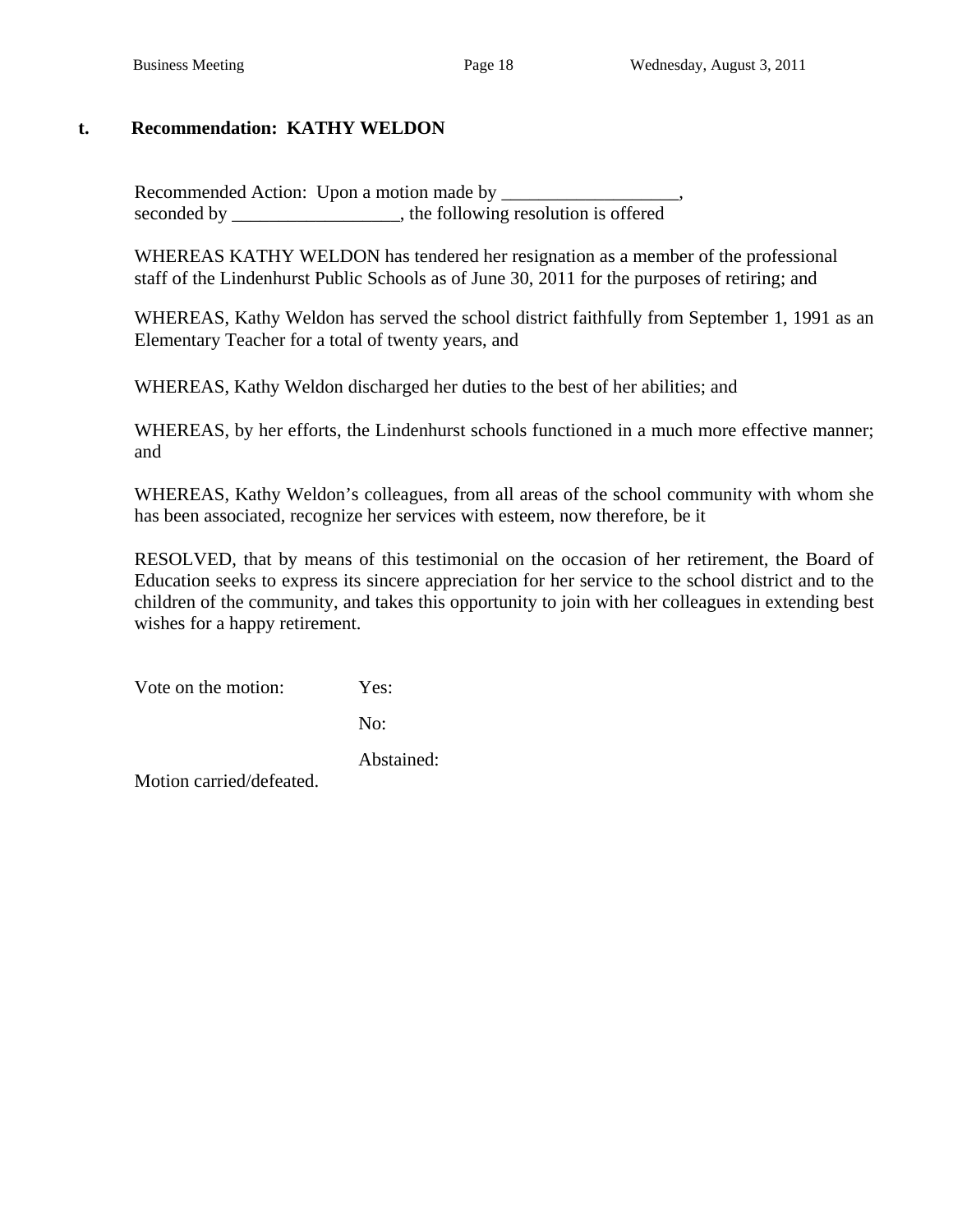# **u. Recommendation: LOUIS YAMPIRO**

Recommended Action: Upon a motion made by seconded by \_\_\_\_\_\_\_\_\_\_\_\_\_\_\_, the following resolution is offered

WHEREAS LOUIS YAMPIRO has tendered his resignation as a member of the professional staff of the Lindenhurst Public Schools as of June 30, 2011 for the purposes of retiring; and

WHEREAS, Louis Yampiro has served the school district faithfully from September 1, 1977 as a Technology Teacher for a total of thirty-four years, and

WHEREAS, Louis Yampiro discharged his duties to the best of his abilities; and

WHEREAS, by his efforts, the Lindenhurst schools functioned in a much more effective manner; and

WHEREAS, Louis Yampiro's colleagues, from all areas of the school community with whom he has been associated, recognize his services with esteem, now therefore, be it

RESOLVED, that by means of this testimonial on the occasion of his retirement, the Board of Education seeks to express its sincere appreciation for his service to the school district and to the children of the community, and takes this opportunity to join with his colleagues in extending best wishes for a happy retirement.

Vote on the motion: Yes:

No:

Abstained: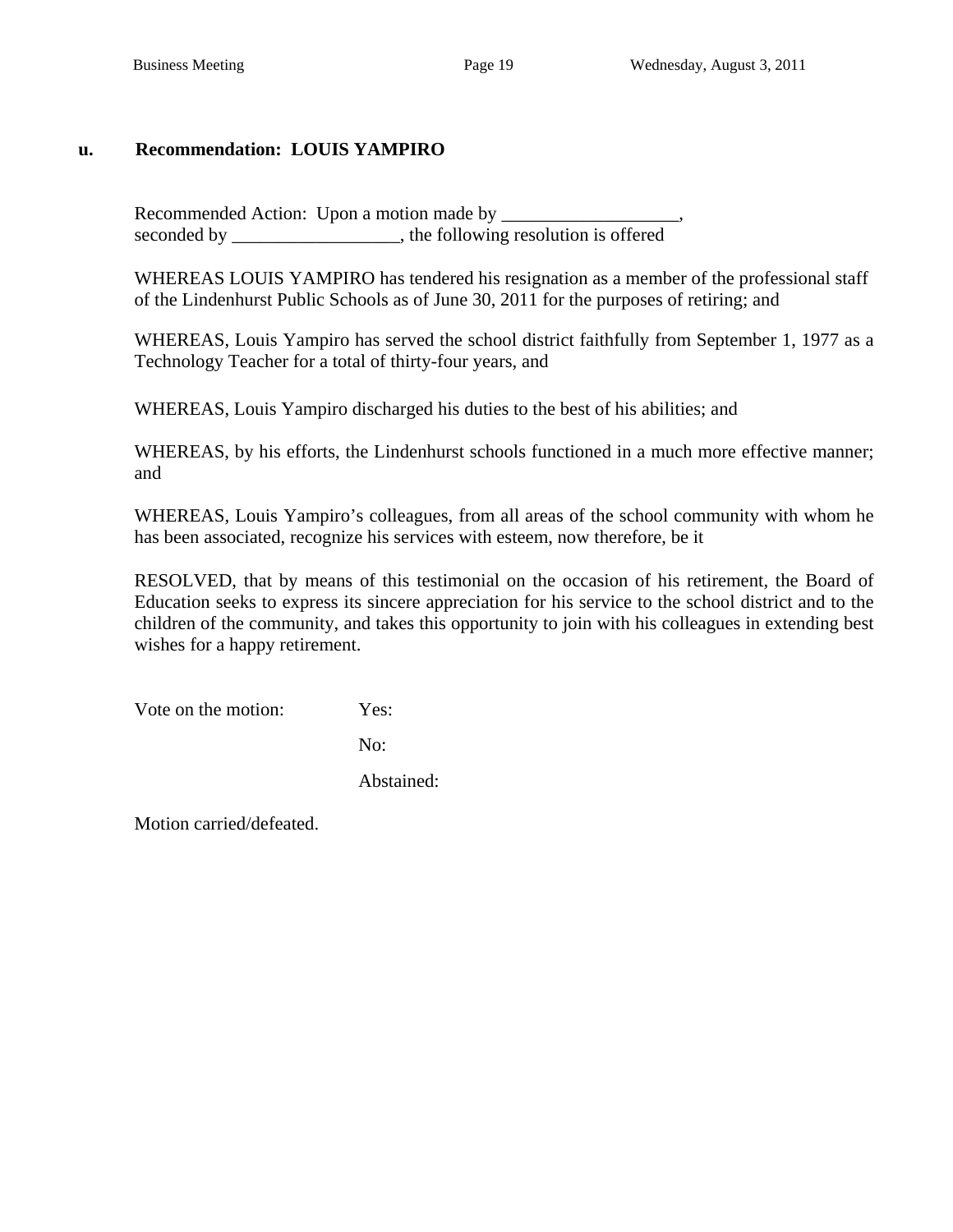#### **v. Recommendation: GENERAL ACCOUNT FUND**

 Recommended Action: Upon a motion made by \_\_\_\_\_\_\_\_\_\_\_\_\_\_\_\_\_\_\_, Seconded by \_\_\_\_\_\_\_\_\_\_\_\_\_\_\_, the following resolution is offered:

 RESOLVED that the Board of Education, upon the recommendation of the Superintendent, Open a checking account with Bethpage Federal Credit Union for the General Account Fund.

Note: See enclosed.

Vote on the motion: Yes:

No:

Abstained:

Motion carried/defeated.

## **w. Recommendation: ANSWER VENDING 2011-2012**

 Recommended Action: Upon a motion made by \_\_\_\_\_\_\_\_\_\_\_\_\_\_\_\_\_\_\_, Seconded by \_\_\_\_\_\_\_\_\_\_\_\_\_\_\_, the following resolution is offered:

 RESOLVED that the Board of Education, upon the recommendation of the Superintendent, authorizes the Board President to enter into a contract with Answer Vending for the 2011-2012 School Year as per the attached agreement.

Note: See enclosed.

Vote on the motion: Yes:

No:

Abstained: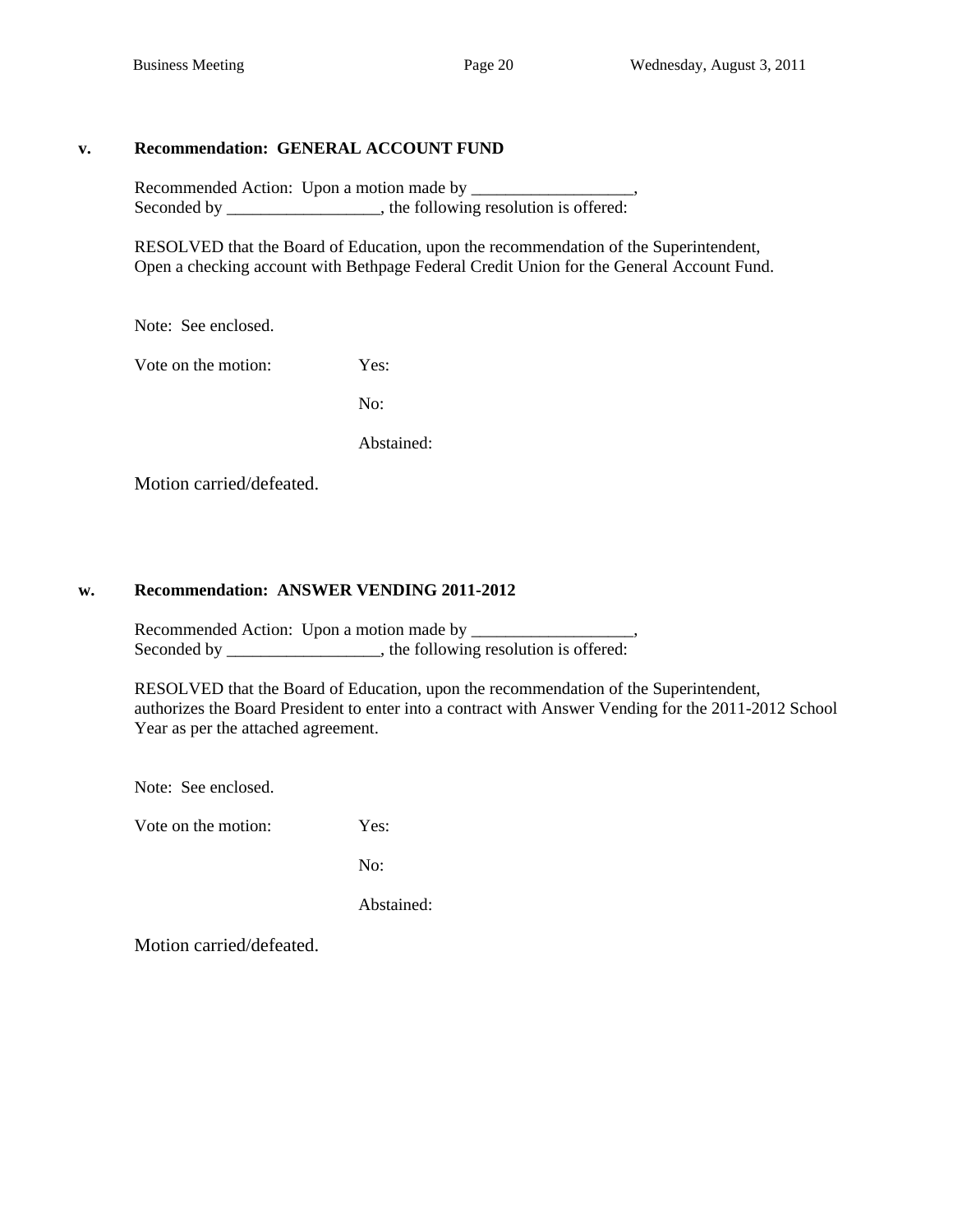#### **x. Recommendation: BUDGET TRANSFERS**

 Recommended Action: Upon a motion made by \_\_\_\_\_\_\_\_\_\_\_\_\_\_\_\_\_\_\_, Seconded by \_\_\_\_\_\_\_\_\_\_\_\_\_\_\_, the following resolution is offered:

 RESOLVED that the Board of Education, upon the recommendation of the Superintendent, approves the attached budget transfers over \$5,000.00.

Note: See enclosed.

Vote on the motion: Yes:

No:

Abstained: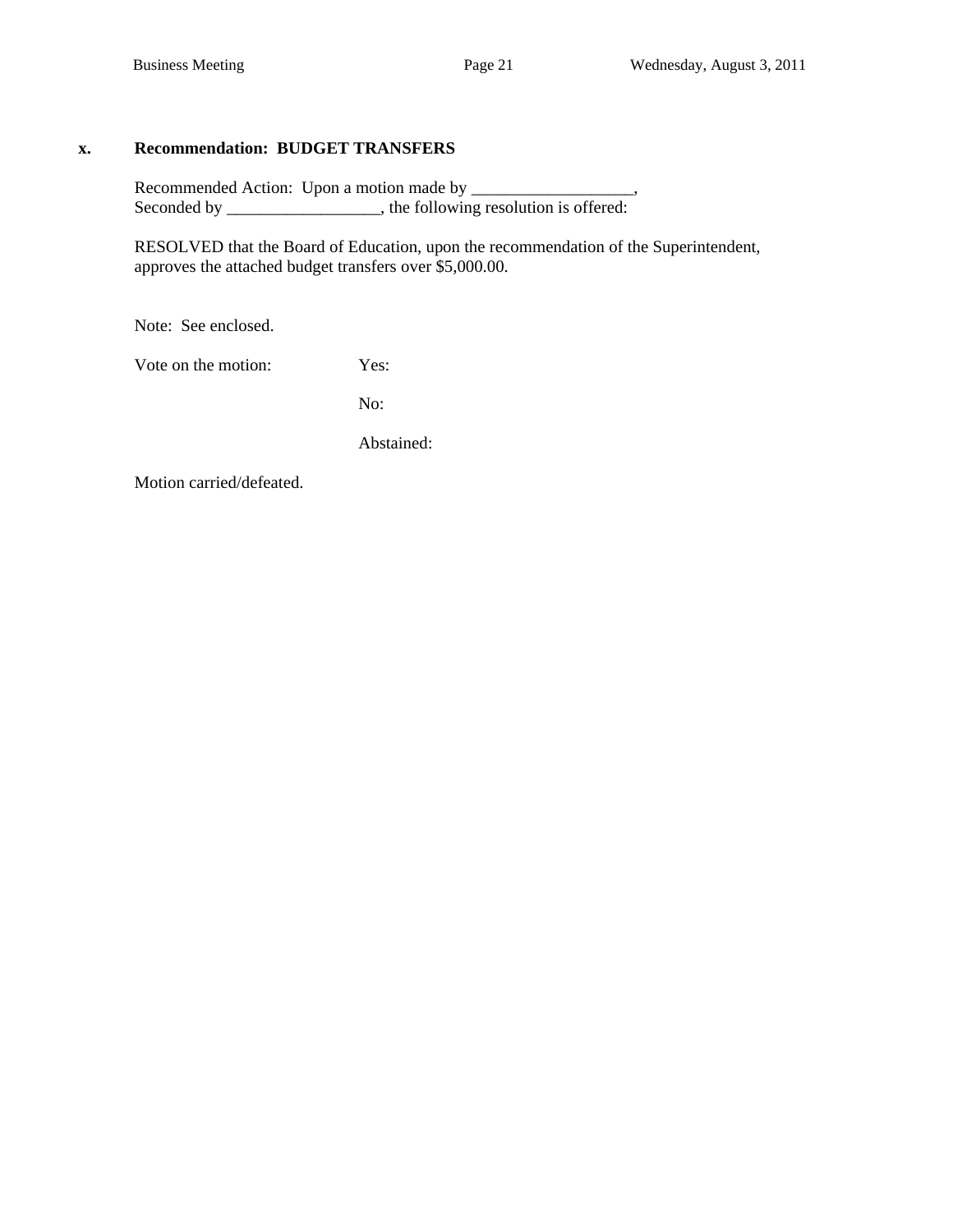## **11. SCHEDULES**

#### **a. Recommendation: SCHEDULES**

 Recommended Action: Upon a motion made by \_\_\_\_\_\_\_\_\_\_\_\_\_\_\_\_\_\_\_, Seconded by \_\_\_\_\_\_\_\_\_\_\_\_\_, the following resolution is offered:

 RESOLVED that the Board of Education, upon the recommendation of the Superintendent, Approves the following Schedules:

| Schedule | $A-1$        | No. 1    | Personnel, Instructional – Resignations $\&$<br>Terminations                 |
|----------|--------------|----------|------------------------------------------------------------------------------|
| Schedule | $A-1$        | No. 1-C  | <b>Coaching Assignments</b>                                                  |
| Schedule | $A-1$        | No. 1-S  | <b>Athletic Supervision</b>                                                  |
| Schedule | $A-2$        | No. 1    | Personnel, Instructional – Leave of Absence                                  |
| Schedule | $A-3$        | No. 4    | Personnel, Instructional Appointments                                        |
| Schedule | $A-3$        | No. 5    | Personnel, Instructional Appointments -<br>Extra Curricular Activities - SHS |
| Schedule | $A-3$        | No. 6    | Personnel, Instructional Appointments                                        |
| Schedule | $A-3$        | No. 7    | Personnel, Instructional Appointments                                        |
| Schedule | $A-3$ , $AE$ | No. 1    | Personnel, Instructional Appointments,<br>Adult/Continuing Education         |
| Schedule | $A-3$ , $AE$ | No. 2    | Personnel, Instructional Appointments,<br>Adult/Continuing Education         |
| Schedule | $A-3$ , $AE$ | No. 3    | Personnel, Instructional Appointments,<br>Adult/Continuing Education         |
| Schedule | $A-3$ , $AE$ | No. 4    | Personnel, Instructional Appointments,<br>Adult/Continuing Education         |
| Schedule | $AS-3$       | No. 1    | <b>Substitute Personnel Appointments</b>                                     |
| Schedule | $B-2$        | No. PT-1 | Non-instructional Personnel -<br>Leave of Absence                            |
| Schedule | $B-3$        | No. 2    | Non-Instructional Personnel Appointments                                     |
| Schedule | $B-3$        | No. PT 2 | Non-Instructional Appointments – Part-time                                   |
| Schedule | $B-3$        | No. S-1  | Non-Instructional Appointments - Substitute<br>Appointments                  |
| Schedule | $B-3.1$      | No. 2    | Non-Instructional Personnel - Permanent<br>Appointments                      |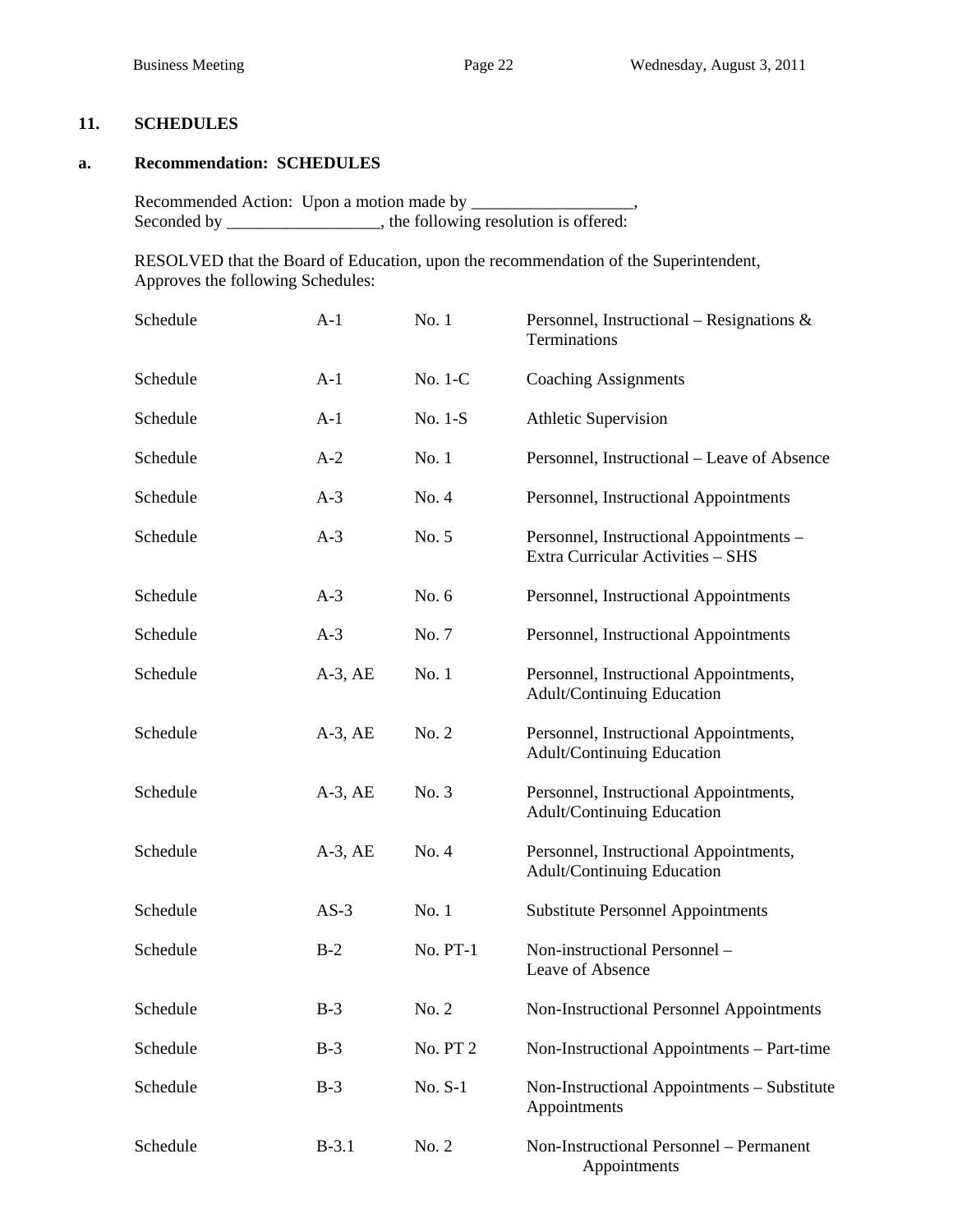| Schedule                 | D          | No. 10 | <b>Pupil Personnel Services</b>                                     |
|--------------------------|------------|--------|---------------------------------------------------------------------|
| Schedule                 | G          | No. 1  | Approval of Bids                                                    |
| Schedule                 | G          | No. 2  | Approval of RFP                                                     |
| Schedule                 | G          | No. 3  | Rejection of Bid                                                    |
| Schedule                 | OA/C       | No. 3  | <b>Outside Agencies/Consultants</b>                                 |
| Schedule                 | OA/C       | No. 4  | <b>Pupil Personnel Services</b>                                     |
| Schedule                 | OA/C       | No. 5  | Personnel Instructional Appointments,<br>Adult/Continuing Education |
| Note: See enclosed.      |            |        |                                                                     |
| Vote on the motion:      | Yes:       |        |                                                                     |
|                          | No:        |        |                                                                     |
|                          | Abstained: |        |                                                                     |
| Motion carried/defeated. |            |        |                                                                     |